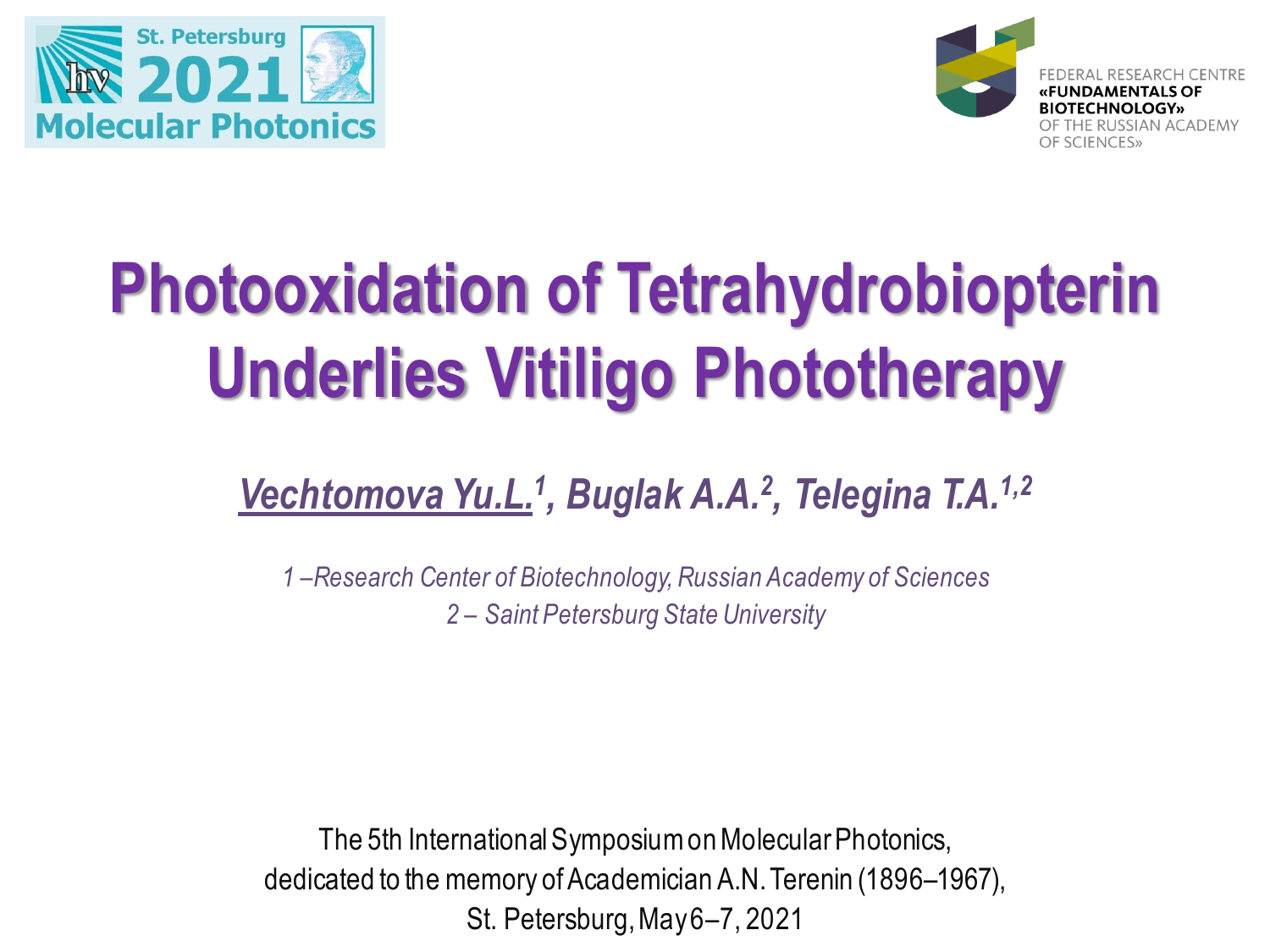#### **Melanogenesis disorders in vitiligo associated with Н4Bip**



**In the present work, the mechanism of H4Bip photooxidation was studied and the action spectrum of UV radiation was constructed**, **which sheds light on vitiligo phototherapy mechanism**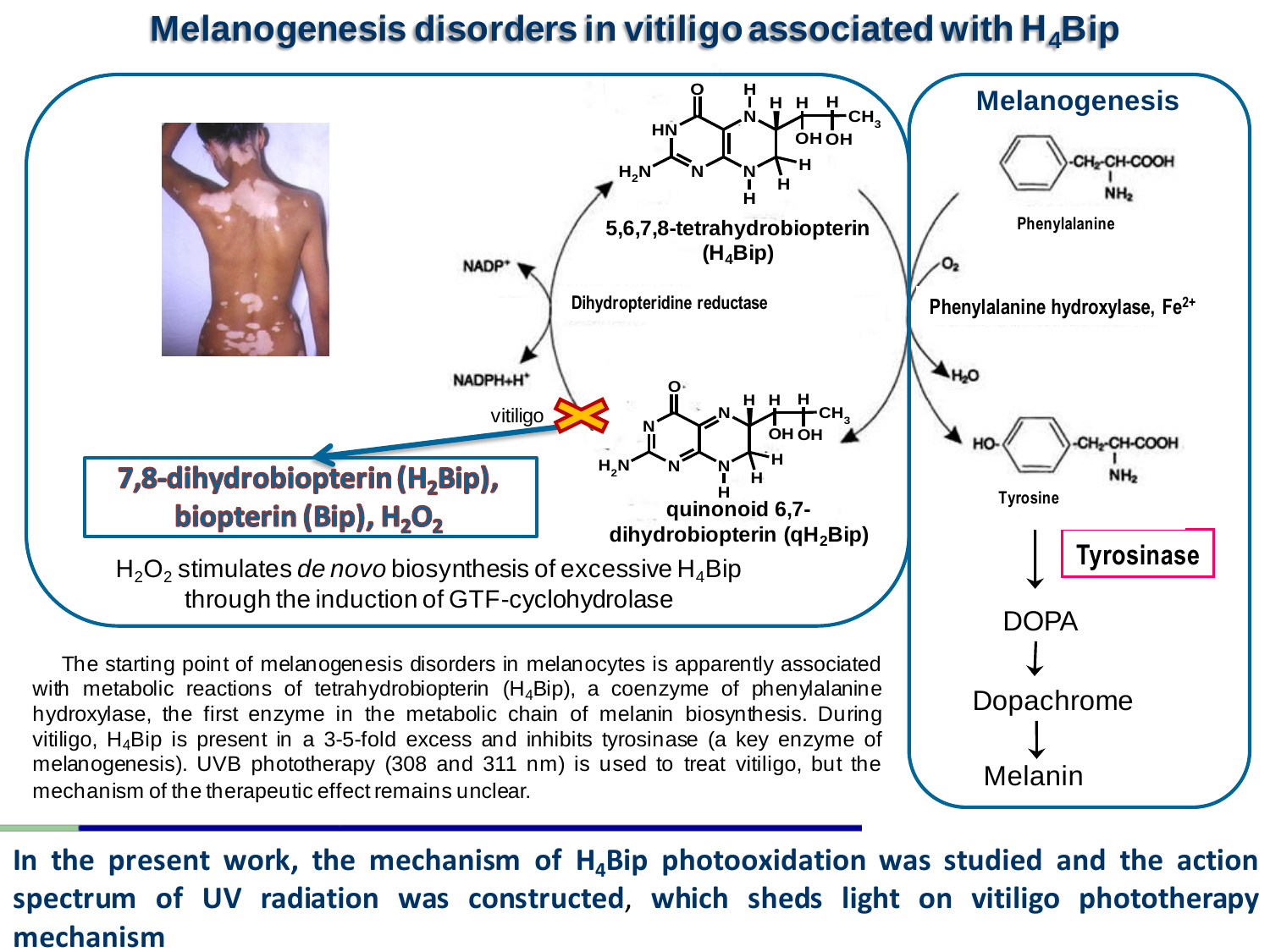### **Kinetics and mechanism of Н4Bip photooxidation**



**N H H**

**HN N**

**O**

**N**

**H**

**NH**<sub>2</sub>

**NH**

**H**

**N**

**Dihydropterin dimers (H2Ptr)<sup>2</sup>** at 320 10 nm (11.5 mW cm<sup>-2</sup>)  $H_4$ Bip (1.77  $10^{-4}$ M) in 0.1 M phosphate buffer, pH 7.2. Arrows indicate the changes observed at different wavelengths. Insets show the difference spectrum betweenthe final spectrum(20 min) and the initial one (0 min).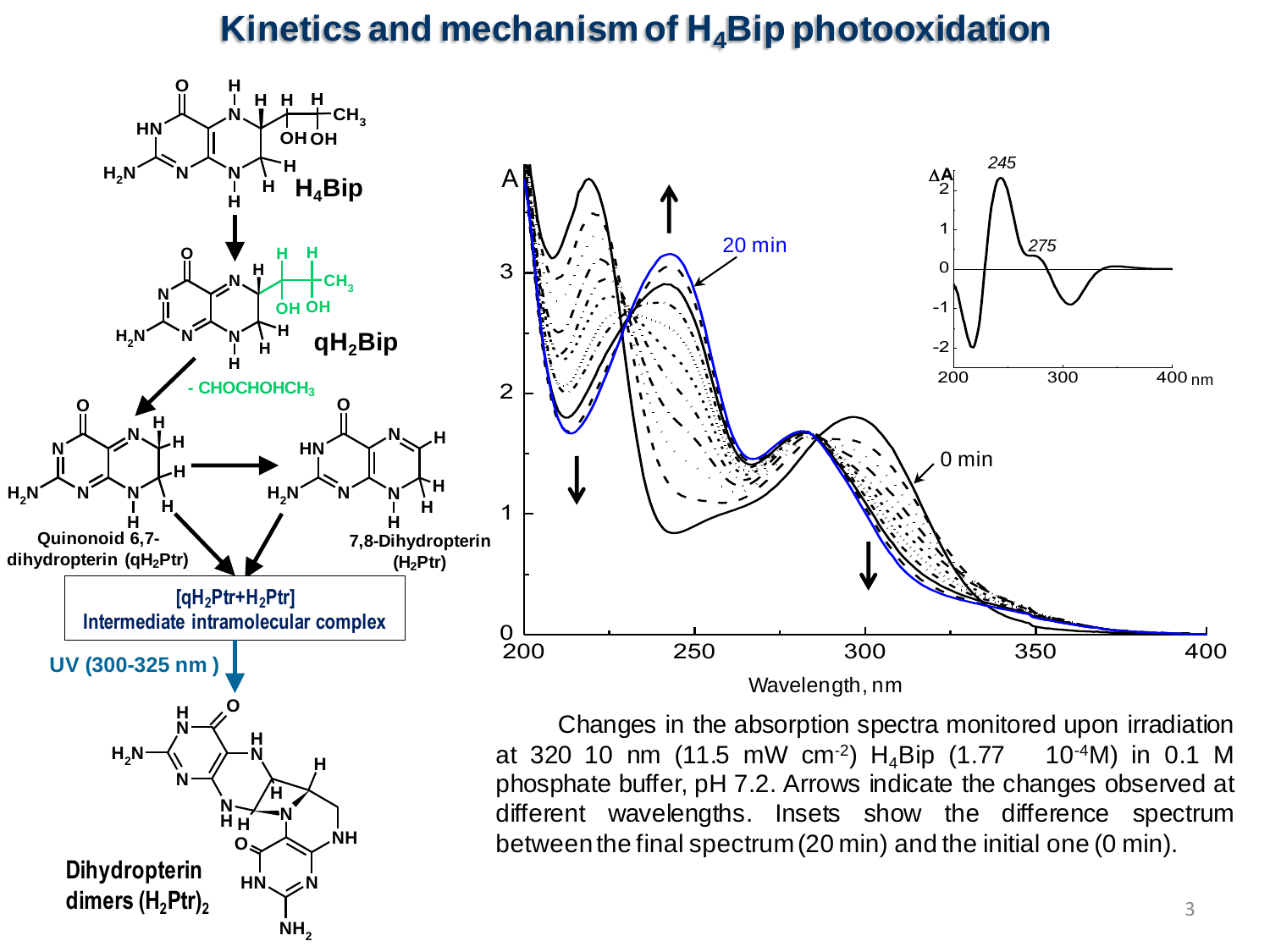#### **Analysis of the H4Bip photooxidation products**



HPLC analysis of photooxidation products with  $H_4$ Bip (0.1 M Tris-HCl buffer, pH 7.2) at 320 10 nm irradiation for 16 min, on cationexchange column Luna 5u SCX 100A(0.1 M Na-citrate buffer pH 2.7).

The HPLC-MS/MS mass spectrum of the photooxidation products contained the dominant signal МН<sup>+</sup> **/**z = 331, that corresponds to mass of the dimer  $(H_2Ptr)_2 - 330$  Da.

|                     |                                                                                                     | 331,1366 |
|---------------------|-----------------------------------------------------------------------------------------------------|----------|
| $12 -$              |                                                                                                     |          |
| 1.1-                |                                                                                                     |          |
| 1.                  |                                                                                                     |          |
| $0.9 -$             |                                                                                                     |          |
| $0.8 -$             |                                                                                                     |          |
| $0.7 -$             | 166,0714                                                                                            |          |
| $0.6 -$             |                                                                                                     |          |
| $0.5 -$             |                                                                                                     |          |
| $0.4 -$             |                                                                                                     |          |
| $0.3 -$             |                                                                                                     |          |
| $0.2 -$             |                                                                                                     |          |
| $0.1 -$<br>107.0244 | 149.0451                                                                                            |          |
| ō.                  | 100 110 120 130 140 150 160 170 180 190 200 210 220 230 240 250 250 270 280 290 300 310 320 330 340 |          |